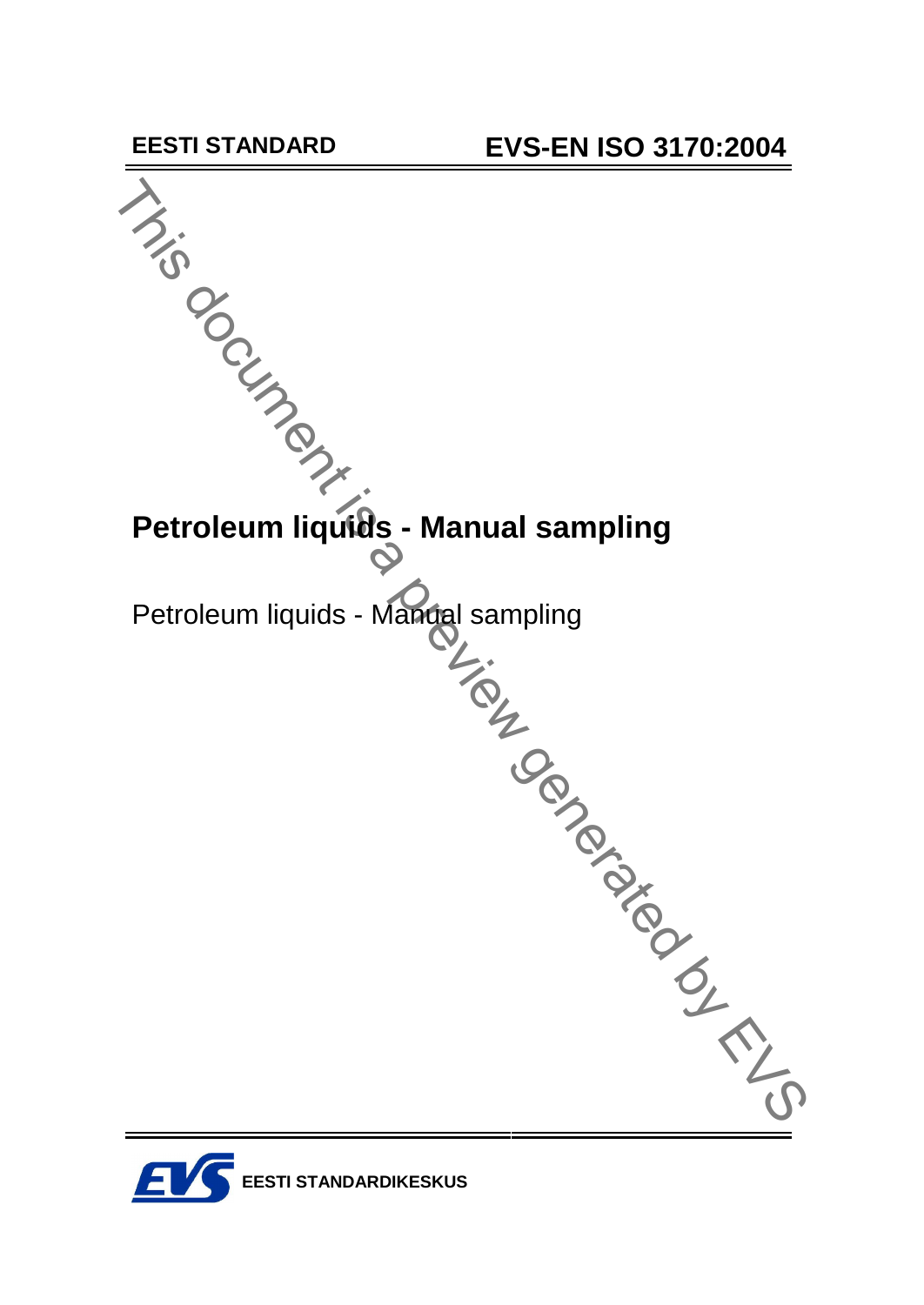**EESTI STANDARDI EESS'NA NATIONAL FOREWORD**

| Käesolev Eesti standard EVS-EN ISO                                          | This Estonian standard EVS-EN ISO                                           |
|-----------------------------------------------------------------------------|-----------------------------------------------------------------------------|
| 3170:2004 sisaldab Euroopa standardi EN                                     | 3170:2004 consists of the English text of                                   |
| ISO 3170:2004 ingliskeelset teksti.                                         | the European standard EN ISO                                                |
|                                                                             | 3170:2004.                                                                  |
| Käesolev dokument on jõustatud                                              | This document is endorsed on 18.05.2004                                     |
| 18.05.2004 ja selle kohta on avaldatud                                      | with the notification being published in the                                |
| teade Eesti standardiorganisatsiooni                                        | official publication of the Estonian national                               |
| ametlikus väljaandes.                                                       | standardisation organisation.                                               |
| Standard on kättesaadav Eesti                                               | The standard is available from Estonian                                     |
| standardiorganisatsioonist.                                                 | standardisation organisation.                                               |
|                                                                             |                                                                             |
| Käsitlusala:                                                                | Scope:                                                                      |
| This International Standard specifies the                                   | This International Standard specifies the                                   |
| manual methods to be used for obtaining                                     | manual methods to be used for obtaining                                     |
| samples of liquid or semiliquid<br>hydrocarbons, tank residues and deposits | samples of liquid or semiliquid<br>hydrocarbons, tank residues and deposits |
| from fixed tanks, railcars, road vehicles.                                  | from fixed tanks, railcars, road vehicles,                                  |
| ships and barges, drums and cans, or                                        | ships and barges, drums and cans, or                                        |
| from liquids being pumped in pipelines. It                                  | from liquids being pumped in pipelines. It                                  |
| applies to the sampling of petroleum                                        | applies to the sampling of petroleum                                        |
| products, crude oils and intermediate                                       | products, crude oils and intermediate                                       |
| products, which are stored in tanks at or                                   | products, which are stored in tanks at or                                   |
| near atmospheric pressure, or transferred                                   | near atmospheric pressure, or transferred                                   |
| by pipelines, and are handled as liquids at                                 | by pipelines, and are handled as liquids at                                 |
| temperatures from near ambient up to 200                                    | temperatures from near ambient up to 200                                    |
| $^{\circ}$ C.                                                               | $^{\circ}$ C.                                                               |
|                                                                             |                                                                             |
|                                                                             |                                                                             |
|                                                                             |                                                                             |
| ICS 75.080                                                                  | $\frac{1}{2}$                                                               |
|                                                                             |                                                                             |
|                                                                             |                                                                             |
| Võtmesõnad:                                                                 |                                                                             |
|                                                                             |                                                                             |
|                                                                             |                                                                             |
|                                                                             |                                                                             |
|                                                                             |                                                                             |
|                                                                             |                                                                             |
|                                                                             |                                                                             |
|                                                                             |                                                                             |
|                                                                             |                                                                             |

Standardite reprodutseerimis- ja levitamisõigus kuulub Eesti Standardikeskusele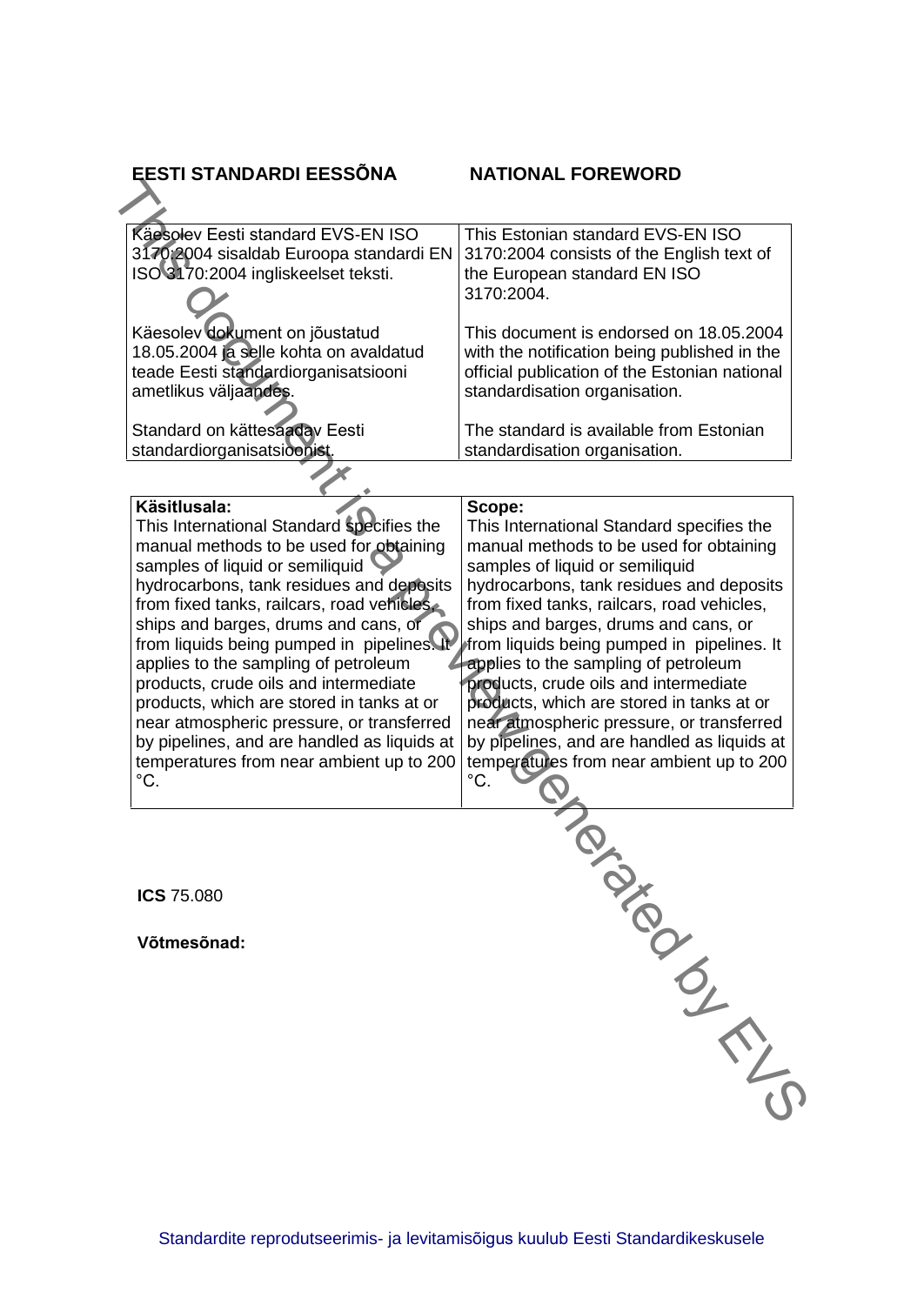# EN ISO 3170

February 2004



CEN member.

**EUROPEAN STANDARD** NORME EUROPÉENNE **EUROPÄISCHE NORM** 

> The European Standards exist in three official versions (English, French, German). A version in any other language made by translation under the responsibility of a CEN member into its own language and notified to the Management Centre has the same status as the official versions.

> CEN members are the national standards bodies of Austria, Belgium, Cyprus, the Czech Republic, Denmark, Estonia, Finland, France, Germany, Greece, Hungary, Iceland, Ireland, Italy, Latvia, Lithuania, Luxembourg, Malta, the Netherlands, Norway, Poland, Portugal, Slovakia, Slovenia, Spain, Sweden, Switzerland, and the United Kingdom.



 $\sqsubset$   $\sqcap$ 

**Management Centre: rue de Stassart 36, B-1050 Brussels**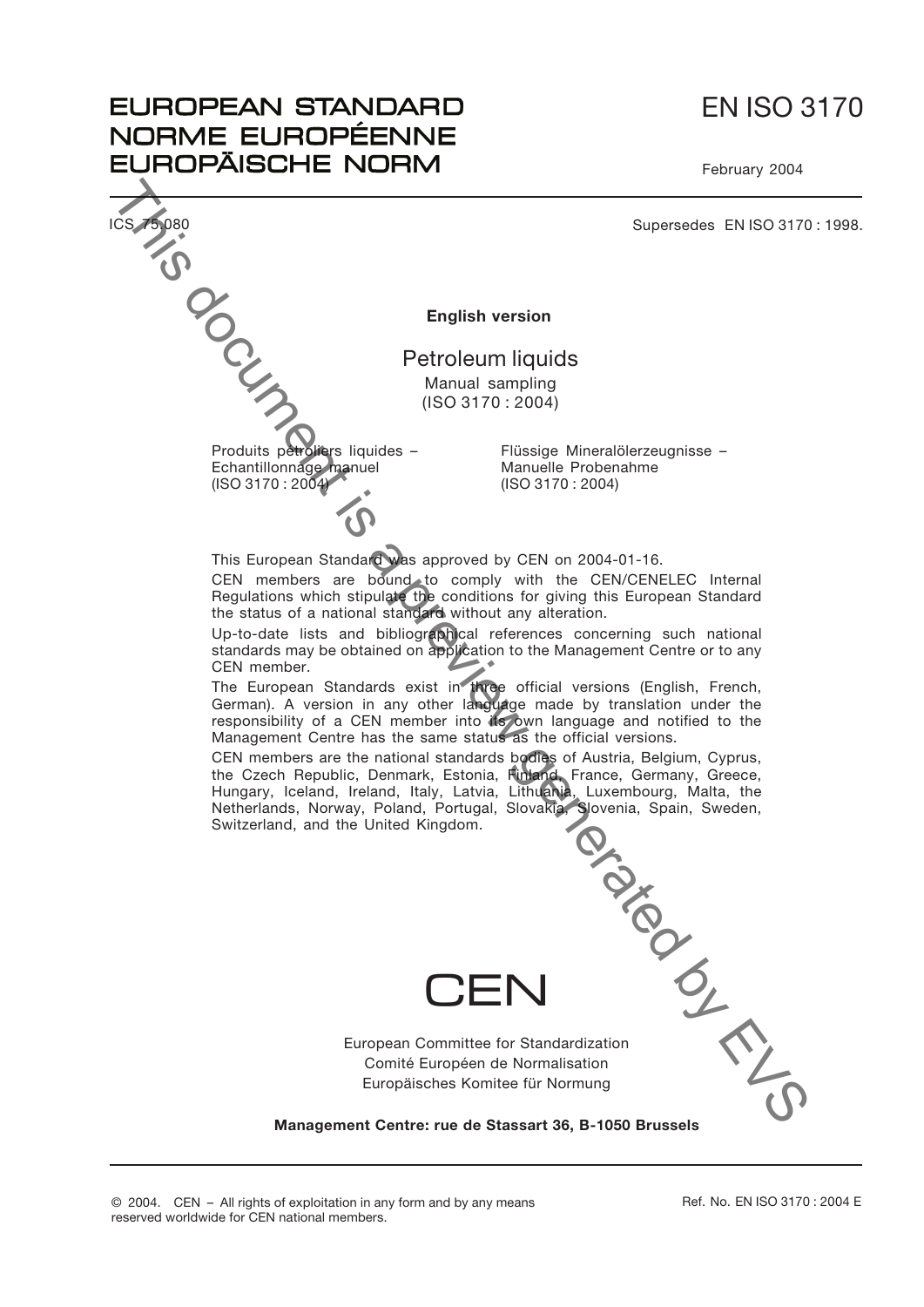## **Foreword**

International Standard

ISO 3170 : 2004 Petroleum liquids – Manual sampling,

which was prepared by ISO/TC 28 'Petroleum products and lubricants' of the International Organization for Standardization, has been adopted by Technical Committee CEN/TC 19 'Petroleum products, lubricants and related products', the Secretariat of which is held by NEN, as a European Standard.

## **Endorsement notice**

|                 | Standardization, has been adopted by Technical Committee CEN/TC 19 'Petroleum products, lubricants and<br>related products', the Secretariat of which is held by NEN, as a European Standard.                                                                                                      |    |
|-----------------|----------------------------------------------------------------------------------------------------------------------------------------------------------------------------------------------------------------------------------------------------------------------------------------------------|----|
|                 | This European Standard shall be given the status of a national standard, either by publication of an identical text                                                                                                                                                                                |    |
|                 | or by endorsement, and conflicting national standards withdrawn, by August 2004 at the latest.                                                                                                                                                                                                     |    |
|                 | In accordance, with the CEN/CENELEC Internal Regulations, the national standards organizations of the<br>following countries are bound to implement this European Standard:                                                                                                                        |    |
|                 | Austria, Belgium, Cyprus, the Czech Republic, Denmark, Estonia, Finland, France, Germany, Greece, Hungary,<br>Iceland, Ireland, Italy, Latvia, Lithuania, Luxembourg, Malta, the Netherlands, Norway, Poland, Portugal,<br>Slovakia, Slovenia, Spain, Sweden, Switzerland, and the United Kingdom. |    |
|                 | Endorsement notice                                                                                                                                                                                                                                                                                 |    |
|                 | The text of the International Standard ISO 3170 : 2004 was approved by CEN as a European Standard without<br>any modification.<br>TON TO                                                                                                                                                           |    |
| <b>Contents</b> | Page                                                                                                                                                                                                                                                                                               |    |
|                 |                                                                                                                                                                                                                                                                                                    |    |
|                 |                                                                                                                                                                                                                                                                                                    |    |
|                 |                                                                                                                                                                                                                                                                                                    |    |
|                 |                                                                                                                                                                                                                                                                                                    |    |
|                 |                                                                                                                                                                                                                                                                                                    |    |
|                 |                                                                                                                                                                                                                                                                                                    |    |
|                 |                                                                                                                                                                                                                                                                                                    |    |
|                 |                                                                                                                                                                                                                                                                                                    |    |
| 5.1             |                                                                                                                                                                                                                                                                                                    |    |
| 5.2             |                                                                                                                                                                                                                                                                                                    |    |
| 5.3             |                                                                                                                                                                                                                                                                                                    |    |
| 5.4             |                                                                                                                                                                                                                                                                                                    |    |
| 5.5             |                                                                                                                                                                                                                                                                                                    |    |
| 5.6             |                                                                                                                                                                                                                                                                                                    |    |
| 5.7             |                                                                                                                                                                                                                                                                                                    |    |
| 6               |                                                                                                                                                                                                                                                                                                    |    |
| 7               |                                                                                                                                                                                                                                                                                                    |    |
| 7.1             |                                                                                                                                                                                                                                                                                                    |    |
| 7.2             |                                                                                                                                                                                                                                                                                                    | 31 |
| 7.3             |                                                                                                                                                                                                                                                                                                    |    |
| 7.4             |                                                                                                                                                                                                                                                                                                    |    |
| 7.5             |                                                                                                                                                                                                                                                                                                    |    |
| 8               |                                                                                                                                                                                                                                                                                                    |    |
| 8.1             |                                                                                                                                                                                                                                                                                                    | 44 |
| 8.2             |                                                                                                                                                                                                                                                                                                    |    |
|                 |                                                                                                                                                                                                                                                                                                    |    |
|                 |                                                                                                                                                                                                                                                                                                    |    |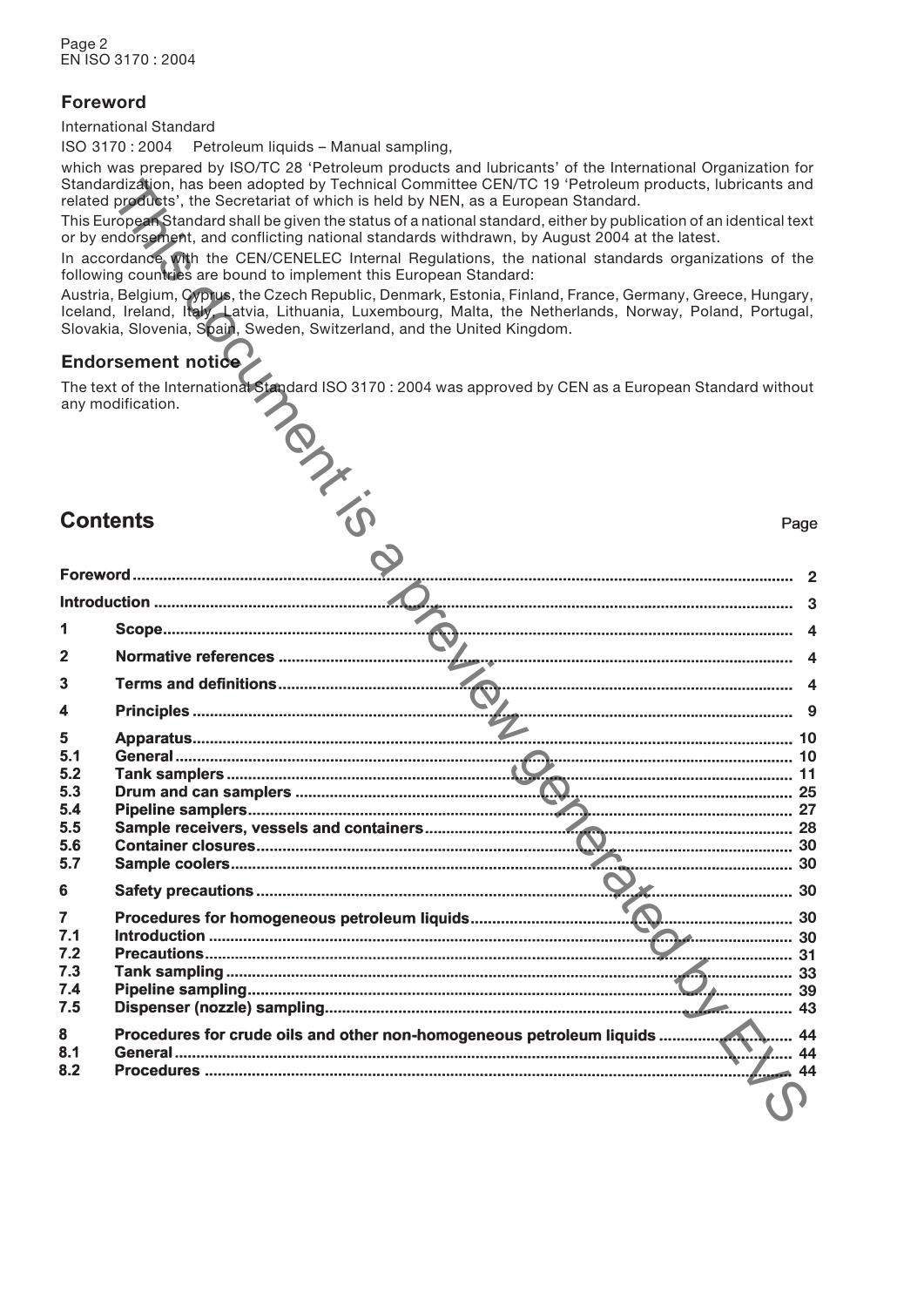### **Page**

| 9<br>9.1<br>9.2<br>9.3<br>9.44 |                                                                                                                                                                                                                                                                                                                                                                                                                                                                                                                                    |  |  |  |
|--------------------------------|------------------------------------------------------------------------------------------------------------------------------------------------------------------------------------------------------------------------------------------------------------------------------------------------------------------------------------------------------------------------------------------------------------------------------------------------------------------------------------------------------------------------------------|--|--|--|
| $10 \times$                    |                                                                                                                                                                                                                                                                                                                                                                                                                                                                                                                                    |  |  |  |
| 11<br>11.1<br>11.2             |                                                                                                                                                                                                                                                                                                                                                                                                                                                                                                                                    |  |  |  |
|                                |                                                                                                                                                                                                                                                                                                                                                                                                                                                                                                                                    |  |  |  |
|                                |                                                                                                                                                                                                                                                                                                                                                                                                                                                                                                                                    |  |  |  |
| Bibliography                   |                                                                                                                                                                                                                                                                                                                                                                                                                                                                                                                                    |  |  |  |
|                                | <b>Introduction</b>                                                                                                                                                                                                                                                                                                                                                                                                                                                                                                                |  |  |  |
|                                | This International Standard may be applied in combination with ISO 3171.                                                                                                                                                                                                                                                                                                                                                                                                                                                           |  |  |  |
|                                | The purpose of this International Standard is to standardize conditions for obtaining a sample of liquid/semi-<br>liquid hydrocarbons from a tank, drum or pipeline by manual means. If the hydrocarbon to be sampled is of<br>non-homogeneous character showing significant variations in composition or containing sediments and water,<br>samples taken manually should not be expected to be representative, but may enable the degree of non-<br>homogeneity to be assessed and estimates of quality and quantity to be made. |  |  |  |
|                                | Procedures are specified which minimize or eliminate losses of light ends from samples. Such losses can<br>occur during handling or transfer of samples, thereby making them non-representative of the bulk.                                                                                                                                                                                                                                                                                                                       |  |  |  |
|                                | The procedures specified are intended to provide samples for the following purposes:                                                                                                                                                                                                                                                                                                                                                                                                                                               |  |  |  |
| a)                             | the determination of the liquid/hydrocarbon quality;                                                                                                                                                                                                                                                                                                                                                                                                                                                                               |  |  |  |
| b)                             | the determination of the water content;                                                                                                                                                                                                                                                                                                                                                                                                                                                                                            |  |  |  |
| C)                             | the determination of other contaminants that are not considered to be part of the liquid transferred.                                                                                                                                                                                                                                                                                                                                                                                                                              |  |  |  |
|                                | If the sampling conditions for purposes a), b) and c) are in conflict, separate samples are required.                                                                                                                                                                                                                                                                                                                                                                                                                              |  |  |  |
|                                | Sampling procedures for tank contents that are not homogeneous are specified that enable the degree of non-<br>homogeneity to be assessed and estimates of quality and quantity to be made.                                                                                                                                                                                                                                                                                                                                        |  |  |  |
|                                | Procedures for the tank sampling of liquid hydrocarbons under inert gas pressure are included, together with<br>techniques for sampling from tanks which are equipped with vapour emission control systems.                                                                                                                                                                                                                                                                                                                        |  |  |  |
|                                | It is recognized that, in many countries, some or all of the items covered by this International Standard are the<br>subject of mandatory regulations imposed by the laws of those countries. In cases of conflict between such<br>lations and this International Ctenderd, the fermer provail                                                                                                                                                                                                                                     |  |  |  |

- 
- 
-